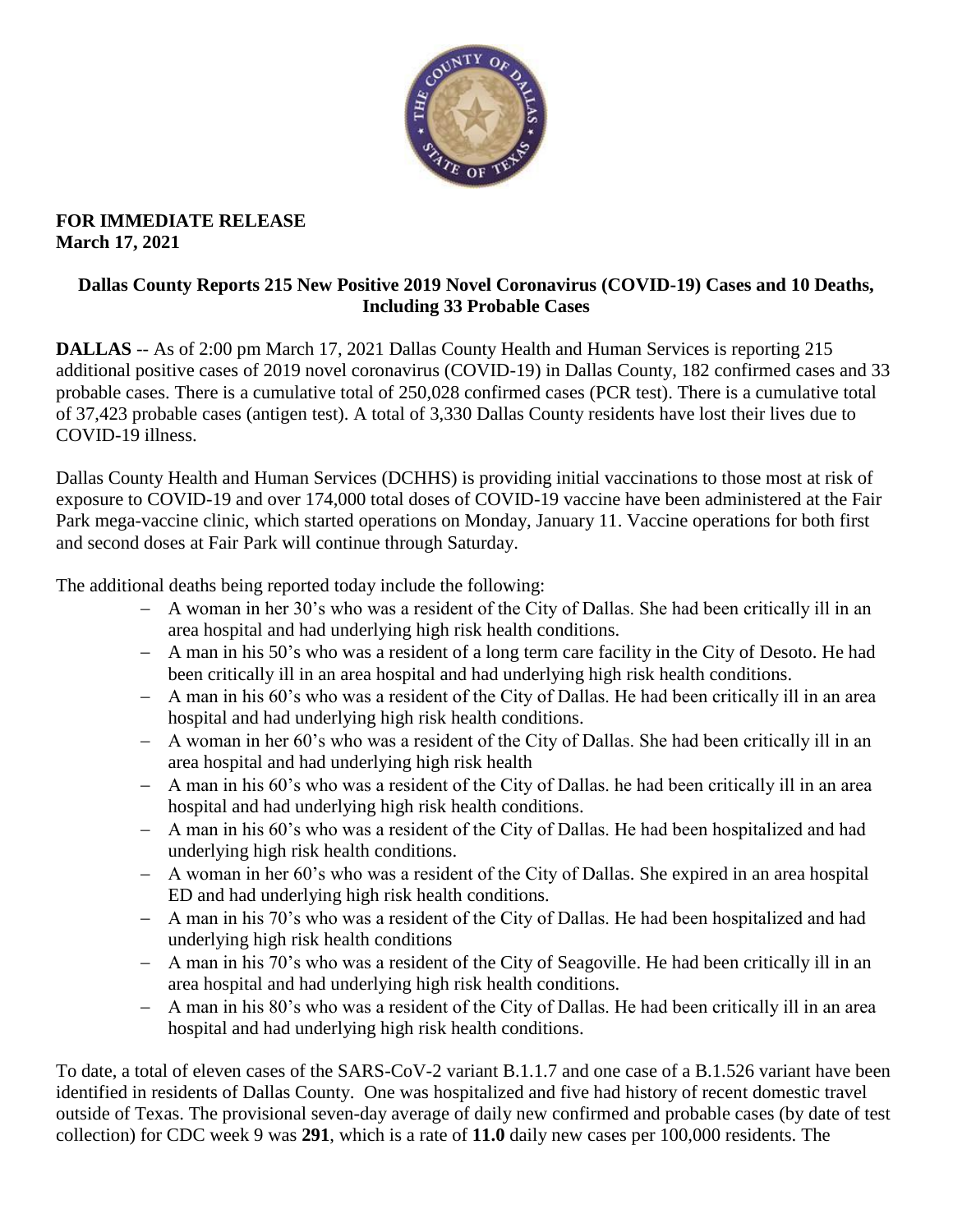percentage of respiratory specimens testing positive for SARS-CoV-2 remains high, with **9.9%** of symptomatic patients presenting to area hospitals testing positive in week 9 (week ending 3/6/21).

During the past 30 days, there were 1,714 COVID-19 cases in school-aged children and staff reported from 504 separate K-12 schools in Dallas County. There are currently 30 active long-term care facility outbreaks. A cumulative total of 4,236 residents and 2,335 healthcare workers in long-term facilities in Dallas have been diagnosed with COVID-19. Of these, 988 have been hospitalized and 652 have died. About 22% of all deaths reported to date have been associated with long-term care facilities. Twelve outbreaks of COVID-19 in congregate-living facilities (e.g. homeless shelters, group homes, and halfway homes) have been reported in the past 30 days. A cumulative total of 416 residents and 205 staff members in congregate-living facilities in Dallas have been diagnosed with COVID-19.

Of all confirmed cases requiring hospitalization to date, more than two-thirds have been under 65 years of age. Diabetes has been an underlying high-risk health condition reported in about a third of all hospitalized patients with COVID-19. New cases are being reported as a daily aggregate, with more detailed summary reports updated Tuesday and Friday evenings are available at: [https://www.dallascounty.org/departments/dchhs/2019](https://www.dallascounty.org/departments/dchhs/2019-novel-coronavirus/daily-updates.php) [novel-coronavirus/daily-updates.php.](https://www.dallascounty.org/departments/dchhs/2019-novel-coronavirus/daily-updates.php)

Local health experts use hospitalizations, ICU admissions, and ER visits as three of the key indicators as part of determining the COVID-19 Risk Level (color-coded risk) and corresponding guidelines for activities during our COVID-19 response. There were 237 COVID-19 patients in acute care in Dallas County for the period ending on Tuesday, March 16. The number of emergency room visits for COVID-19 like symptoms in Dallas County was 335 for the same time-period, which represents around 12 percent of all emergency department visits in the county according to information reported to the North Central Texas Trauma Regional Advisory Council. Please be mindful of following CDC travel guidance over spring break and spring holidays. We remain concerned for additional waves due to a potential rise in variants and because community spread remains high creating an environment for cases to reignite. We encourage everyone to follow public health guidance, continue masking and avoid crowded and non-essential indoor settings. Updated UTSW forecasting indicates hospitalizations between 150-250 and daily case counts of 460 by April 1. You can find additional information on risk-level monitoring data [here.](https://www.dallascounty.org/Assets/uploads/docs/hhs/2019-nCoV/C-19-risklevelmgmt/031621-DallasCounty-COVID-19-Hospitalization-Data.pdf)

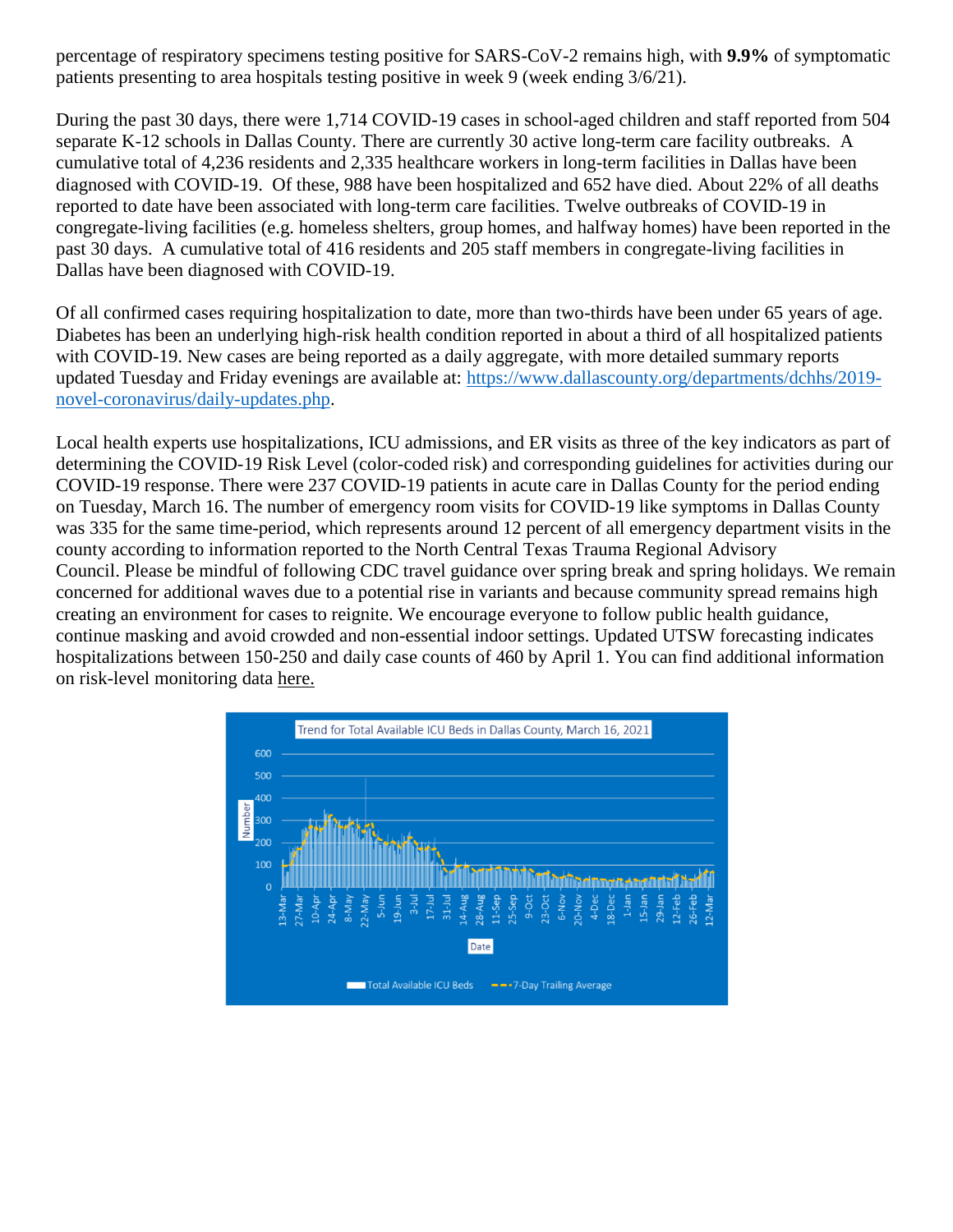





"Today we report an additional 215 new COVID positive cases and 10 deaths. The numbers continue to improve. Currently our R-naught factor, which is the replication factor of current COVID cases, is .69. This means that for every 100 cases of COVID in the community now, they will be replaced by 69 cases. This number ties for the steepest drop we've seen since the beginning of COVID. Also, our positivity rate at hospitals is below 5%. This number was many multiples of that only two months ago.

The reason for the steady improvement is vaccination, and while the State continues to shortchange Dallas and Tarrant counties on their vaccinations, thousands of people in both counties are getting vaccinated each and every day. This is also happening in Denton and Collin counties, and on a lesser scale, in all of our North Texas